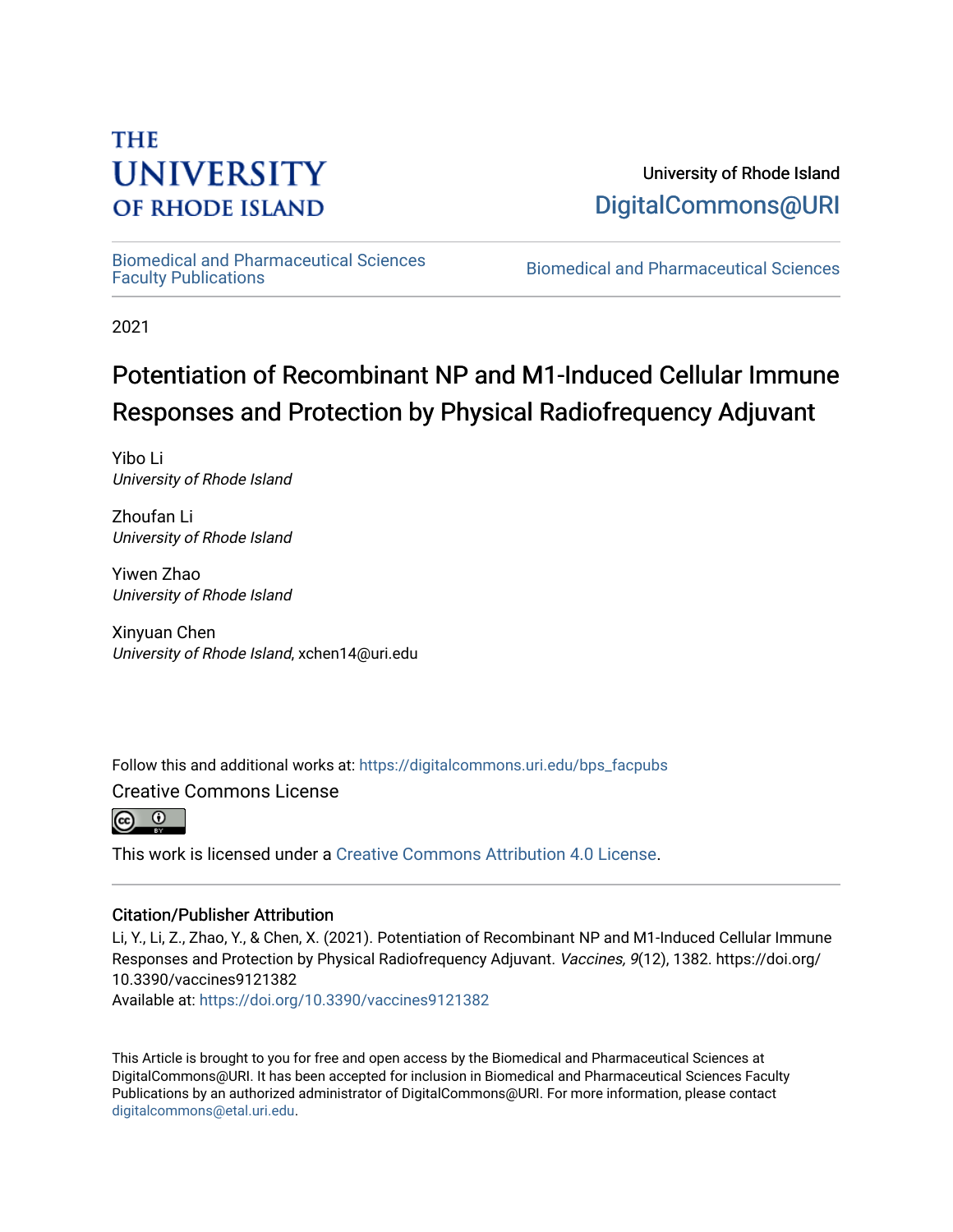

*Article*



# **Potentiation of Recombinant NP and M1-Induced Cellular Immune Responses and Protection by Physical Radiofrequency Adjuvant**

**Yibo Li, Zhuofan Li, Yiwen Zhao and Xinyuan Chen [\\*](https://orcid.org/0000-0003-4735-3922)**

Biomedical and Pharmaceutical Sciences, College of Pharmacy, University of Rhode Island, Kingston, RI 02881, USA; yibo\_li@uri.edu (Y.L.); zhuofan\_li@uri.edu (Z.L.); yiwen\_zhao@uri.edu (Y.Z.) **\*** Correspondence: xchen14@uri.edu; Tel.: +1-401-874-5033

**Abstract:** Nucleoprotein (NP) and matrix protein 1 (M1) are highly conserved among influenza A viruses and have been attractive targets to develop vaccines to elicit cross-reactive cytotoxic T lymphocytes (CTLs). Yet, external antigens are often presented on major histocompatibility complex class II molecules and elicit humoral immune responses. In this study, we present a physical radiofrequency adjuvant (RFA) to assist recombinant NP and M1 to elicit potent CTL responses. We found recombinant NP/M1 immunization in the presence of RFA could elicit potent anti-NP CTLs and confer significant protection against homologous viral challenges, while NP/M1 immunization alone failed to elicit significant CTL responses or confer significant protection. Interestingly, RFA failed to elicit potent anti-M1 CTL responses or anti-NP or anti-M1 antibody responses. Different from RFA, AddaVax adjuvant was found to significantly increase NP-specific antibody responses but not CTLs. NP/M1 immunization in the presence of RFA or AddaVax similarly reduced body weight loss, while only the former significantly increased the survival. We further found NP/M1 immunization in the presence of RFA did not significantly increase serum IL-6 release (a systemic inflammatory mediator) and rather reduced serum IL-6 release after boost immunization. NP/M1 immunization in the presence of RFA did not induce significant local reactions or increase body temperature of mice. The high potency and safety strongly support further development of RFA-based recombinant NP/M1 vaccine to elicit cross-protective immunity.

**Keywords:** radiofrequency; NP; M1; cross-presentation; adjuvant; influenza

## **1. Introduction**

Vaccine remains the most effective and cost-effective means to control influenza [\[1\]](#page-10-0). Currently approved influenza vaccines mainly stimulate strain-specific humoral immune responses against surface antigen hemagglutinin (HA) and are ineffective to protect against strains that have undergone antigenic drifts or shifts [\[1,](#page-10-0)[2\]](#page-10-1). As such, current influenza vaccines need to be manufactured and immunized annually to provide updated protection against potentially different circulating strains [\[1,](#page-10-0)[2\]](#page-10-1). Moreover, the current influenza vaccines are expected to be ineffective against the emergence of a pandemic viral strain [\[1](#page-10-0)[,2\]](#page-10-1). Recently, universal influenza vaccines targeting conserved influenza internal antigens attracted significant attention and a number of universal influenza vaccine candidates based on internal antigens are under active development [\[3\]](#page-10-2). These types of vaccines mainly induce cytotoxic T lymphocytes (CTLs) to confer cross-protection [\[4\]](#page-10-3).

Nucleoprotein (NP) and Matrix 1 (M1) are attractive targets for universal influenza vaccine development [\[5\]](#page-10-4). Studies found that M1 and NP are the immunodominant targets of cross-reactive CD4<sup>+</sup> and CD8<sup>+</sup> T cells against H5N1 virus in human individuals after seasonal influenza A virus infection [\[6\]](#page-10-5). NP has been widely explored as universal influenza vaccine antigens. Influenza NP gene has been inserted into viral vectors, such as adenovirus 5 (Ad5) [\[7\]](#page-10-6) and chimpanzee adenovirus simian adenovirus 24 (AdC7) [\[8\]](#page-10-7), to



**Citation:** Li, Y.; Li, Z.; Zhao, Y.; Chen, X. Potentiation of Recombinant NP and M1-Induced Cellular Immune Responses and Protection by Physical Radiofrequency Adjuvant. *Vaccines* **2021**, *9*, 1382. [https://doi.org/](https://doi.org/10.3390/vaccines9121382) [10.3390/vaccines9121382](https://doi.org/10.3390/vaccines9121382)

Academic Editor: Chevalier Christophe

Received: 25 October 2021 Accepted: 19 November 2021 Published: 24 November 2021

**Publisher's Note:** MDPI stays neutral with regard to jurisdictional claims in published maps and institutional affiliations.



**Copyright:** © 2021 by the authors. Licensee MDPI, Basel, Switzerland. This article is an open access article distributed under the terms and conditions of the Creative Commons Attribution (CC BY) license (https:/[/](https://creativecommons.org/licenses/by/4.0/) [creativecommons.org/licenses/by/](https://creativecommons.org/licenses/by/4.0/)  $4.0/$ ).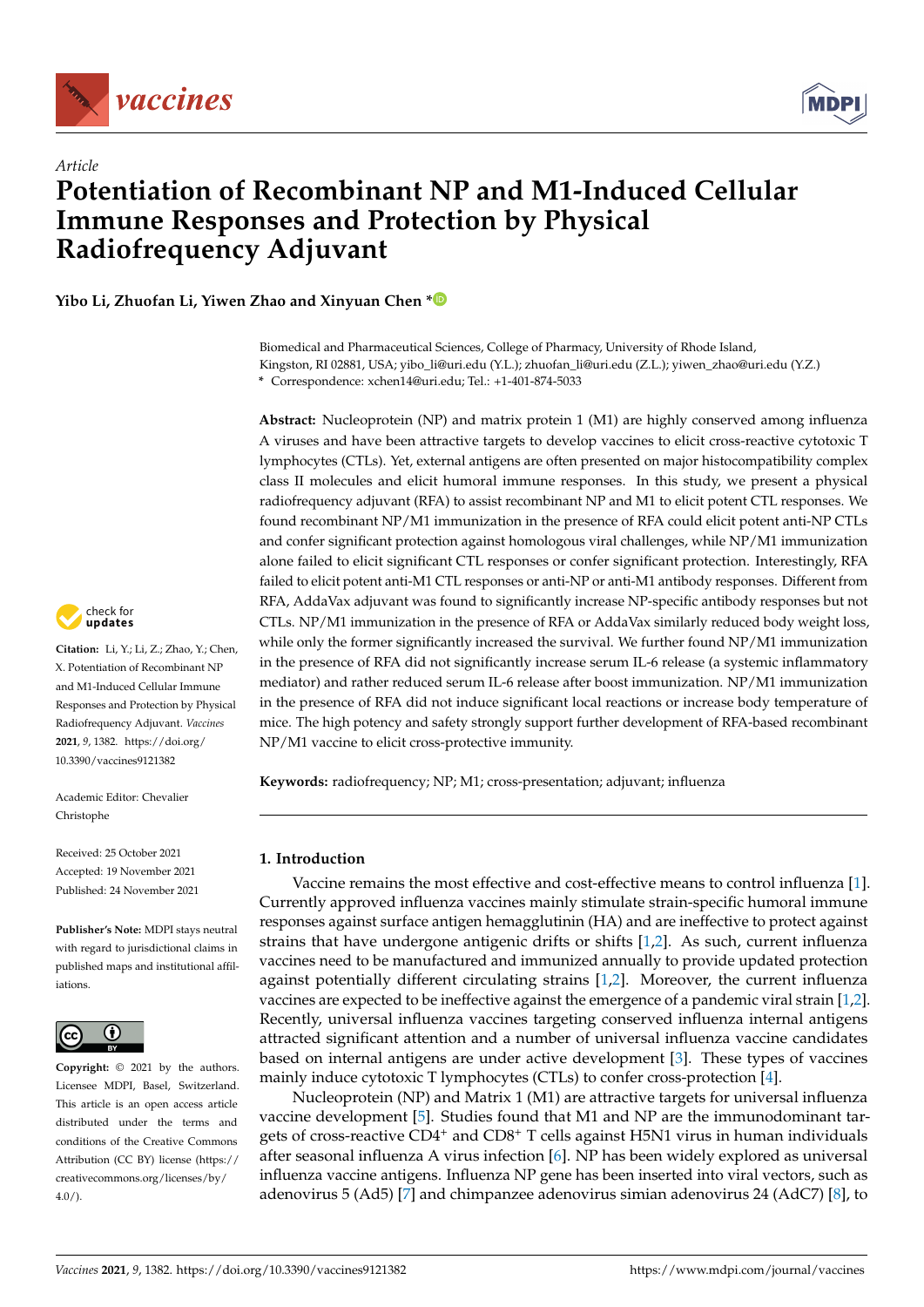develop universal influenza vaccines. Besides viral vector vaccines, NP mRNA vaccines have been also under development to elicit cross-protective immunity [\[9\]](#page-11-0). Viral vector or mRNA-based vaccines induce NP expression in host cells, which is then presented on major histocompatibility complex (MHC) class I molecules for elicitation of NP-specific CTL responses [\[7](#page-10-6)[–9\]](#page-11-0). NP-specific CTLs eliminate virus-infected cells, reduce disease severity, and promote recovery. Induction of CTL responses against multiple antigens has been an attractive approach to increase the breadths of protection [\[10](#page-11-1)[,11\]](#page-11-2). In fact, viral vector vaccines targeting both NP and M1 have been also explored to induce cross-protective immunity. One study found NP/M1-inserted replication-defective Simian Adenovirus Vector (PanAd3) vaccine could elicit strong antibody and T-cell responses and confer protection against high-dose lethal viral challenges [\[12\]](#page-11-3). In another study, NP/M1-inserted replication-deficient adenovirus and modified vaccinia virus (MVA) vaccines were developed [\[13\]](#page-11-4). In this study, different immunization routes and modification of vaccine use in prime and boost immunizations were explored to elicit potent CTL responses against heterologous viral challenges [\[13\]](#page-11-4).

Besides the novel types of viral vector and mRNA-based vaccines, incorporation of vaccine adjuvants into traditional protein-based vaccines may also elicit vaccine-specific CTL responses and confer cross-protection. Considering protein-based vaccines are mainly presented on MHC class II molecules and elicit humoral immune responses [\[14\]](#page-11-5), the candidate adjuvants would need to shift the presentation of protein antigens on MHC I molecules and induce cross-presentation. Due to the limited number of vaccine adjuvants to meet vaccine development needs and the slow pace to develop chemical adjuvants [\[15–](#page-11-6)[17\]](#page-11-7), we took a different approach to develop physical radiofrequency (RF) adjuvant (RFA) to boost vaccination [\[18\]](#page-11-8). Physical RFA emits high-frequency electromagnetic waves on skin surface and causes local thermal stress with potential release of damage-associated molecular patterns (DAMPs) to alert innate immune systems to boost vaccination. Physical RFA was found to elicit transient low-level local inflammation, while chemical adjuvants were found to induce more significant local reactions in murine models [\[18\]](#page-11-8). Physical adjuvants are also less likely to induce significant systemic or long-term side effects considering no foreign materials enter the body.

Our recent studies found non-invasive RF treatment of the mouse skin followed by intradermal (ID) delivery of model antigen ovalbumin (OVA) or influenza pandemic 2009 H1N1 vaccine could elicit potent humoral immune responses and at the same time induce OVA and recombinant HA (rHA)-specific CTL responses via induction of crosspresentation of protein antigens [\[18\]](#page-11-8). Furthermore, OVA-specific CTL responses induced by ID OVA immunization in the presence of RFA conferred significant protection against OVA-expressing E.G7 lymphoma growth in murine models [\[18\]](#page-11-8). This study explores whether RFA could elicit potent CTL responses against recombinant NP and M1 protein vaccines and confer protection against influenza viral challenges in murine models.

## **2. Materials and Methods**

## *2.1. Reagents*

Recombinant NP (11675-V08B) and M1 (40010-V07E) of influenza A/Puerto Rico/8/34/ Mount Sinai (H1N1) expressed by the baculovirus-insect cell expression system were purchased from Sino Biological US Inc. (Wayne, PA, USA). AddaVax (a formulation similar to MF59 for preclinical research use) was purchased from InvivoGen (San Diego, CA, USA). Fluorescence-conjugated antibodies were purchased from BioLegend (San Diego, CA, USA).

## *2.2. Mice*

C57BL/6 mice (6 weeks old, male) were purchased from Charles River Laboratories (Wilmington, MA, USA). Animals were housed in animal facilities of University of Rhode Island (URI) and anesthetized for hair removal, RF treatment, and immunization. Animal experiments involving influenza viruses were conducted in animal biosafety level 2 (ABSL2)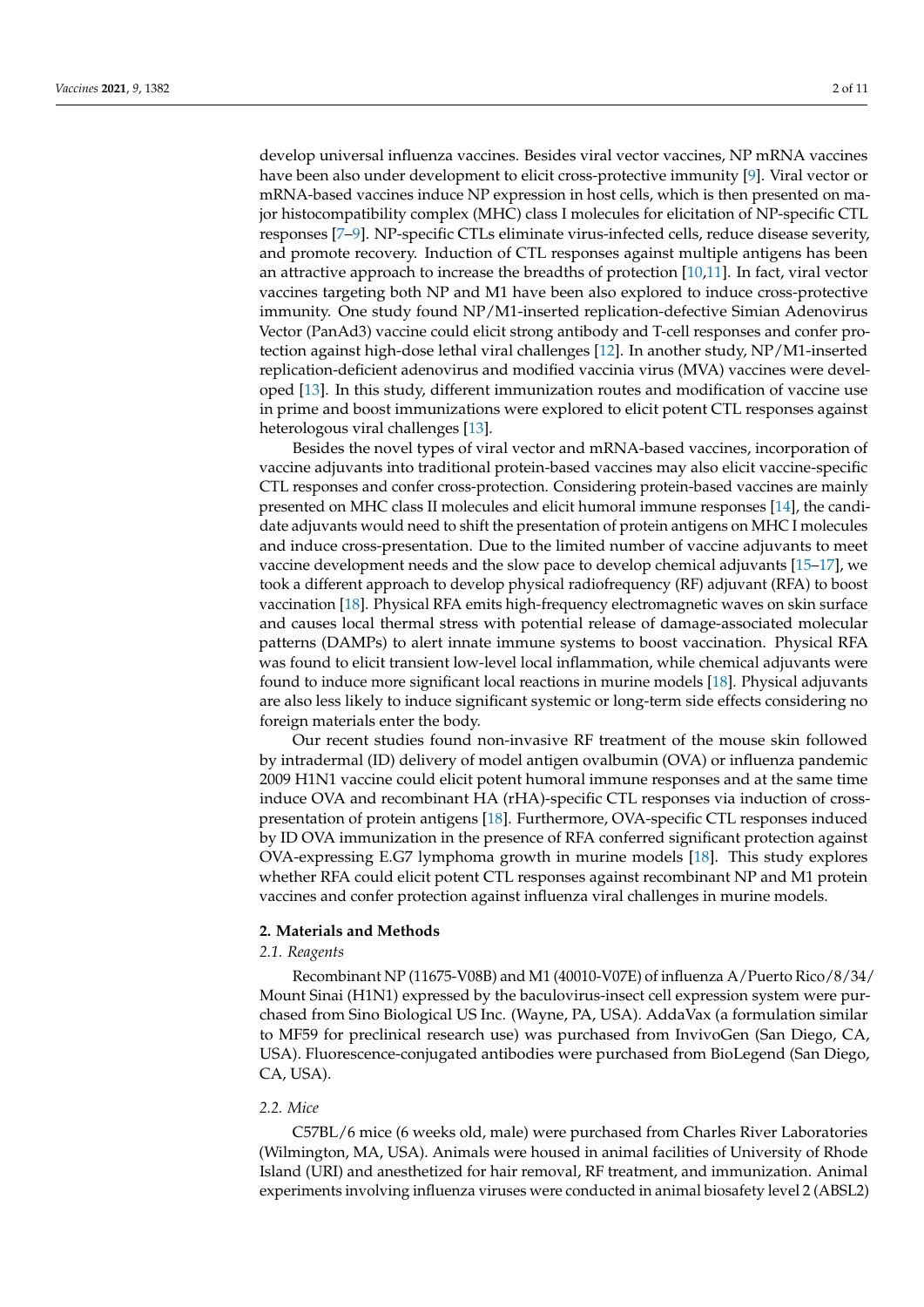facility of URI. All animal procedures were approved by the Institutional Animal Care and Use Committee of URI.

## *2.3. RF Device*

A cosmetic fractional bipolar RF device equipped with  $12 \times 12$  array of microelectrodes in 2  $\times$  2 cm<sup>2</sup> area was used as in our previous report [\[18\]](#page-11-8). This device has three energy settings (low, medium, high) and high-energy setting was used in this study to induce significant tissue stress after 1–2 min treatment. For RF treatment, a thin layer of ultrasound gel (03–08, Parker Laboratories, Fairfield, NJ, USA) was applied on the skin surface as recommended by manufacturer and RF device was then firmly pressed to allow treatment tips to have a close contact with skin surface.

## *2.4. Immunization*

Hair on the lateral dorsal skin of mice was shaved and completely removed with the help of a hair removal lotion (Nair) as shown in our previous report [\[19\]](#page-11-9). Next day, hair-free skin was exposed to RF or sham treatment followed by ID injection of a mixture of 5  $\mu$ g NP and 5  $\mu$ g M1 in 20  $\mu$ L (endotoxin level <1.0 EU per  $\mu$ g of protein) into RF or sham-treated skin or ID injection of 20 µL PBS to serve as control. Mice were also intramuscularly injected with the same amount of NP and M1 in the presence of AddaVax adjuvant (1:1 volume ratio, total 40  $\mu$ L) in the thigh muscle of the hind leg. Commercial NP and M1 were dialyzed against sterile PBS for use in immunization studies. Mice were boost immunized 3 weeks later as in prime immunization.

### *2.5. Antibody Titer Measurement*

Serum antibody titer was measured by enzyme-linked immunosorbent assay (ELISA) as in our previous report [\[19\]](#page-11-9). In detail, ELISA plates were coated with NP or M1 (0.5  $\mu$ g/mL) at 4 °C overnight. After blocking with 5% non-fat milk, 2-serial dilutions of immune sera were added and incubated at room temperature for 90 min. After washing in PBS supplemented with 0.05% Tween 20 (PBST), horseradish peroxidase (HRP)-conjugated sheep anti-mouse IgG secondary antibodies (1:2500, NA931, GE Healthcare Life Sciences) were added and incubated at room temperature for 1 h. After washing in PBST, 1-step ultra TMB substrates (34028, Thermo Scientific) were added and reactions were then stopped by addition of 1M H<sub>2</sub>SO<sub>4</sub>. Optical absorbance (OD<sub>450nm</sub>) was read in a microplate reader (Molecular Devices). Serum antibody titer was defined as the reciprocal dilution factor that resulted in  $OD_{450nm}$  that was  $\sim$ 3 times higher than the background values. For detection of subtype antibody titer, HRP-conjugated anti-mouse IgG1 (046120, Invitrogen, Thermo Fisher Scientific) and IgG2c (A90136P, Bethyl Laboratories) secondary antibodies were used.

## *2.6. Cellular Immune Response*

To measure vaccine-specific  $CD4^+$  and  $CD8^+$  T cells in peripheral blood mononuclear cells (PBMCs), a small volume of blood ( $\sim$  50  $\mu$ L) was collected into heparinized tubes followed by red blood cell (RBC) lysis. PBMCs were then stimulated with  $1 \mu g/mL NP$ or M1 in the presence of 4 µg/mL anti-CD28 antibodies overnight. Next day, Brefeldin A (420601, BioLegend) was added 5 hours before cell harvest. PBMCs were then stained with fluorescence-conjugated anti-CD4 (RM4–5) and anti-CD8 (53–6.7) antibodies, fixed and permeabilized, and then stained with fluorescence-conjugated anti-IFNγ (XMG1.2) and anti-IL4 antibodies (11B11). Cells were then subjected to flow cytometry analysis in BD FACSVerse.

### *2.7. Lethal Viral Challenge*

Mouse-adapted influenza A/Puerto Rico/8/1934 (H1N1) viruses (NR-28652, abbreviated as PR8) were obtained from BEI Resources. LD50 of PR8 viruses was first deter-mined [\[20\]](#page-11-10). In brief, groups of mice  $(n = 5)$  were infected with  $10^0$ ,  $10^1$ ,  $10^2$ ,  $10^3$ ,  $10^4$ ,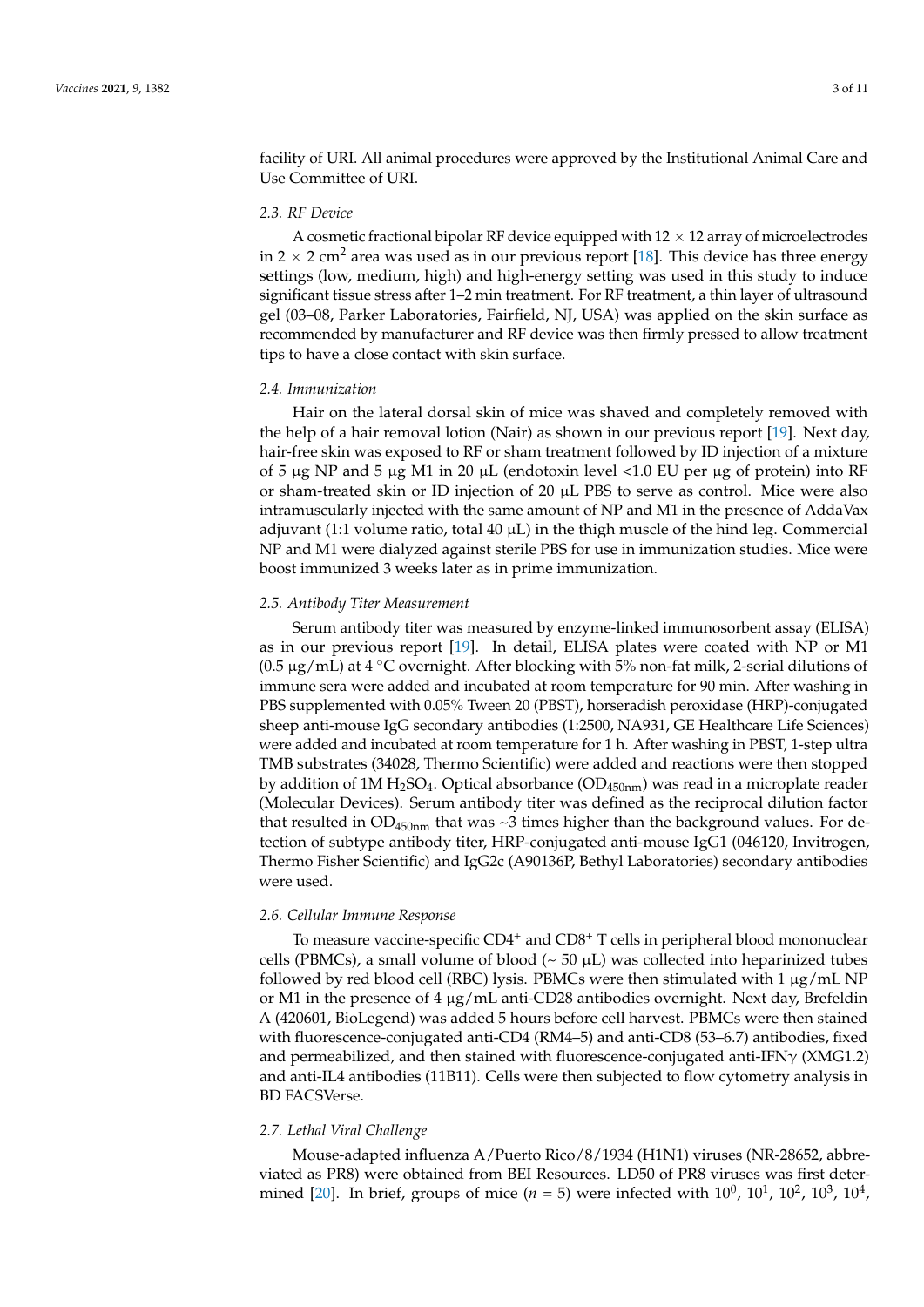and  $10^5$  TCID50 influenza viruses. Survival and body weight were monitored daily for 14 days. LD50 was calculated by the method of Reed and M[uen](#page-11-10)ch [20]. For lethal viral challenge, mice were intranasally inoculated with  $4 \times L$ D50 of influenza viruses under light anesthesia. Body weight and survival were monitored daily for 14 days. Mice with body weight loss more than 20% were euthanized and regarded as dead.

#### *2.8. Cytokine Levels*  $S<sub>L</sub>$  is more measured by more interesting that  $S<sub>L</sub>$  and  $S<sub>L</sub>$  and  $S<sub>L</sub>$  and  $S<sub>L</sub>$

Serum IL-6 levels were measured by mouse IL-6 ELISA Ready-SET-Go kit (88-7064-88, Invitrogen).

### *2.9. Statistics 2.9. Statistics*

Values were expressed as mean ± SEM (standard error of the mean). One-way Values were expressed as mean ± SEM (standard error of the mean). One-way analysis of variance (ANOVA) with Tukey's multiple comparison test was used to compare<br>differences for more than two groups, except of the was used to compare differences for more than two groups, except otherwise specified. P-value was calculated amerences for more than two groups, except otherwise specified. I -vanic was calculated<br>by PRISM software (GraphPad, San Diego, CA, USA) and considered significant if it was  $< 0.05$ . values were expressed as filed  $\perp$  SEW (Standard error of the filed). One-way  $\frac{1}{2}$  in Soliman (Siaf

# **3. Results 3. Results**

## *3.1. RFA Enhances NP-Induced Cellular Immune Responses 3.1. RFA Enhances NP-Induced Cellular Immune Responses*

Mice were subjected to prime/boost immunizations of ID NP/M1 alone or in the Mice were subjected to prime/boost immunizations of ID NP/M1 alone or in the presence of RFA, or IM NP/M1 in the presence of AddaVax, or ID PBS (Figure [1\)](#page-4-0). Cellular presence of RFA, or IM NP/M1 in the presence of AddaVax, or ID PBS (Figure 1). Cellular immune responses were explored one week after boost (Figure 1). Briefly, PBMCs were immune responses were explored one week after boost (Figur[e 1](#page-4-0)). Briefly, PBMCs were isolated and stimulated with NP or M1 to evaluate percentage of IFNγ or IL4-secreting isolated and stimulated with NP or M1 to evaluate percentage of IFNγ or IL4-secreting cells in CD4<sup>+</sup> and CD8<sup>+</sup> T cells. cells in CD4+ and CD8+ T cells.

<span id="page-4-0"></span>

**Figure 1.** Schematic illustration of experimental design. **Figure 1.** Schematic illustration of experimental design.

As shown in (Figure 2A), ID NP/M1 immunization in the presence of RAP/M3 iound to significantly increase NP-specific IFN $\gamma^+CD4^+$  T cells as compared to ID NP/M1 immu- $\frac{1}{2}$  in the  $\frac{2}{3}$  (called  $\frac{1}{2}$  cells in  $\frac{1}{2}$  groups  $\frac{1}{2}$  for  $\frac{1}{2}$  groups  $\frac{1}{2}$  groups  $\frac{1}{2}$  for  $\frac{1}{2}$   $\frac{1}{2}$  groups  $\frac{1}{2}$  for  $\frac{1}{2}$  groups  $\frac{1}{2}$  for  $\frac{1}{2}$  groups increased by ~3.6 folds as compared to that in NP/M1 group. IM NP/M1 immunization in<br>the presence of AddeMay also significantly increased persentage of NR creatific IEMstCD4+ In presence of AddaVax also significantly increased percentage of AP-specific HAV-CDT cells to a level similar to that in NP/M1/RFA group. We further found ID NP/M1  $\frac{1}{2}$  immunization in the presence of RFA also significantly increased NP-specific IFN $\gamma$ <sup>+</sup>CD8<sup>+</sup> T municalization in the presence of rationalso eigenmeantly increased NP-specific relationships as compared to ID NP/M1 immunization alone (Figure [2B](#page-5-0)). Percentage of NP-specific  $IEN\gamma$ <sup>+</sup>CD8<sup>+</sup> T cells in NP/M1/RFA group was increased by ~3 folds as compared to that in NP/M1 group. Interestingly, IM NP/M1 immunization in the presence of AddaVax failed to increase the percentage of NP-specific IFN $\gamma$ <sup>+</sup>CD8<sup>+</sup> T cells (Figure [2B](#page-5-0)). Interestingly, M1-specific IFN $\gamma^+$ CD4<sup>+</sup> T cells showed no significant difference among groups (Figure [2C](#page-5-0)). M1-specific IFN $\gamma$ <sup>+</sup>CD8<sup>+</sup> T cells significantly increased in NP/M1 group as compared to PBS control, while significantly reduced in NP/M1/AddaVax group as compared to NP/M1 As shown in (Figure [2A](#page-5-0)), ID NP/M1 immunization in the presence of RFA was found nization alone. Percentage of NP-specific IFNγ<sup>+</sup>CD4<sup>+</sup> T cells in NP/M1/RFA group was the presence of AddaVax also significantly increased percentage of NP-specific IFNγ<sup>+</sup>CD4<sup>+</sup> group (Figure [2D](#page-5-0)). These results indicated RFA could significantly increase NP-induced IFN $\gamma$ -secreting CD4<sup>+</sup> and CD8<sup>+</sup> T cells.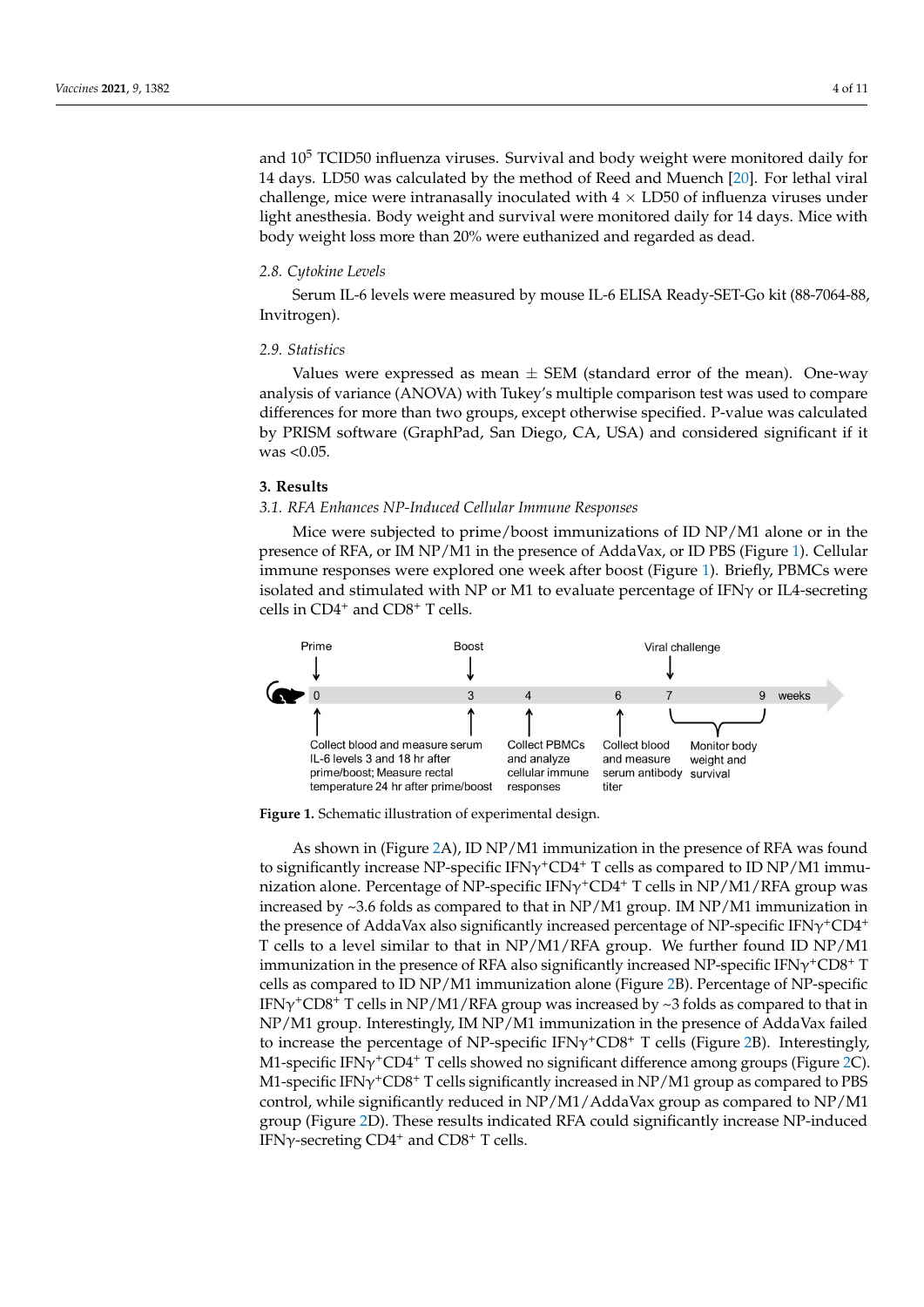<span id="page-5-0"></span>

RF or sham treatment followed by ID injection of 5 µg NP and 5 µg M1 into RF (NP/M1/RFA) or sham-treated skin (NP/M1), or IM injection of 5 μg NP and 5 μg M1 in the presence of AddaVax (NP/M1/AddaVax), or ID injection of PBS (PBS control). Immunizations were repeated 3 weeks later. PBMCs were collected one week after boost, stimulated with NP or M1 followed by intracellular later. PBMCs were collected one week after boost, stimulated with NP or M1 followed by the M1 followed by  $\frac{1}{2}$ cytokine staining and flow cytometry analysis. Cells were first gated based on FSC and SSC and then based on CD4 and CD8. Percentage of IFN $\gamma$ -secreting cells in CD4<sup>+</sup> and CD8<sup>+</sup> T cells stimulated by NP are shown in  $(A,B)$  and stimulated by M1 are shown in  $(C,D)$ , respectively.  $n = 5$ . One-way ANOVA with Fisher's LSD test was used to compare difference between NP/M1 and other groups. groups. \*, *p* < 0.05; \*\*, *p* < 0.01; \*\*\*, *p* < 0.001; NS, not significant. \*, *p* < 0.05; \*\*, *p* < 0.01; \*\*\*, *p* < 0.001; NS, not significant. **Figure 2.** RFA enhances NP-specific cellular immune responses. C57BL/6 mice were subjected to

# *3.2. RFA Has a Minimal Effect on Humoral Immune Responses 3.2. RFA Has a Minimal Effect on Humoral Immune Responses*

Although our focus is to induce internal antigen-specific CTL responses to eliminate Although our focus is to induce internal antigen-specific CTL responses to eliminate virus-infected cells, we also compared NP and M1-specific antibody responses after boost.<br>
virus-infected cells, we also compared NP and M1-specific antibody responses after boost. As shown in Figure [3A](#page-6-0),B, NP/M1 immunization induced significant anti-NP but weak<br>As shown in Figure 3A,B, NP/M1 immunization induced significant anti-NP but weak anti-M1 IgG titer. Anti-NP IgG titer was also significantly higher in NP/M1/AddaVax anti-M1 IgG titer. Anti-NP IgG titer was also significantly higher in NP/M1/AddaVax group than that in NP/M1 group (Figure [3A](#page-6-0)). We further evaluated anti-NP subtype IgG1  $\frac{1}{10}$ and IgG2c antibody titer. As shown in Figure [3C](#page-6-0),D, significantly higher anti-NP IgG2c but not Left anti-NP IgG2c not IgG1 antibody titer was found in NP/M1/AddaVax group than that in NP/M1 group. group. RFA failed to significantly increase anti-NP IgG1 or IgG2c antibody titer and rather RFA failed to significantly increase anti-NP IgG1 or IgG2c antibody titer and rather significantly reduced anti-NP IgG1 antibody titer (Figure [3C](#page-6-0),D). Overall, RFA showed a significantly reduced anti- $N^2$  iggs antibody titer (Figure 3C,D). Overall, RFA showed a minimal effect on NP and M1-induced antibody responses. minimal effect on NP and M1-induced antibody responses.but not IgG1 antibody titer was found in NP/M1/AddaVax group than that in NP/M1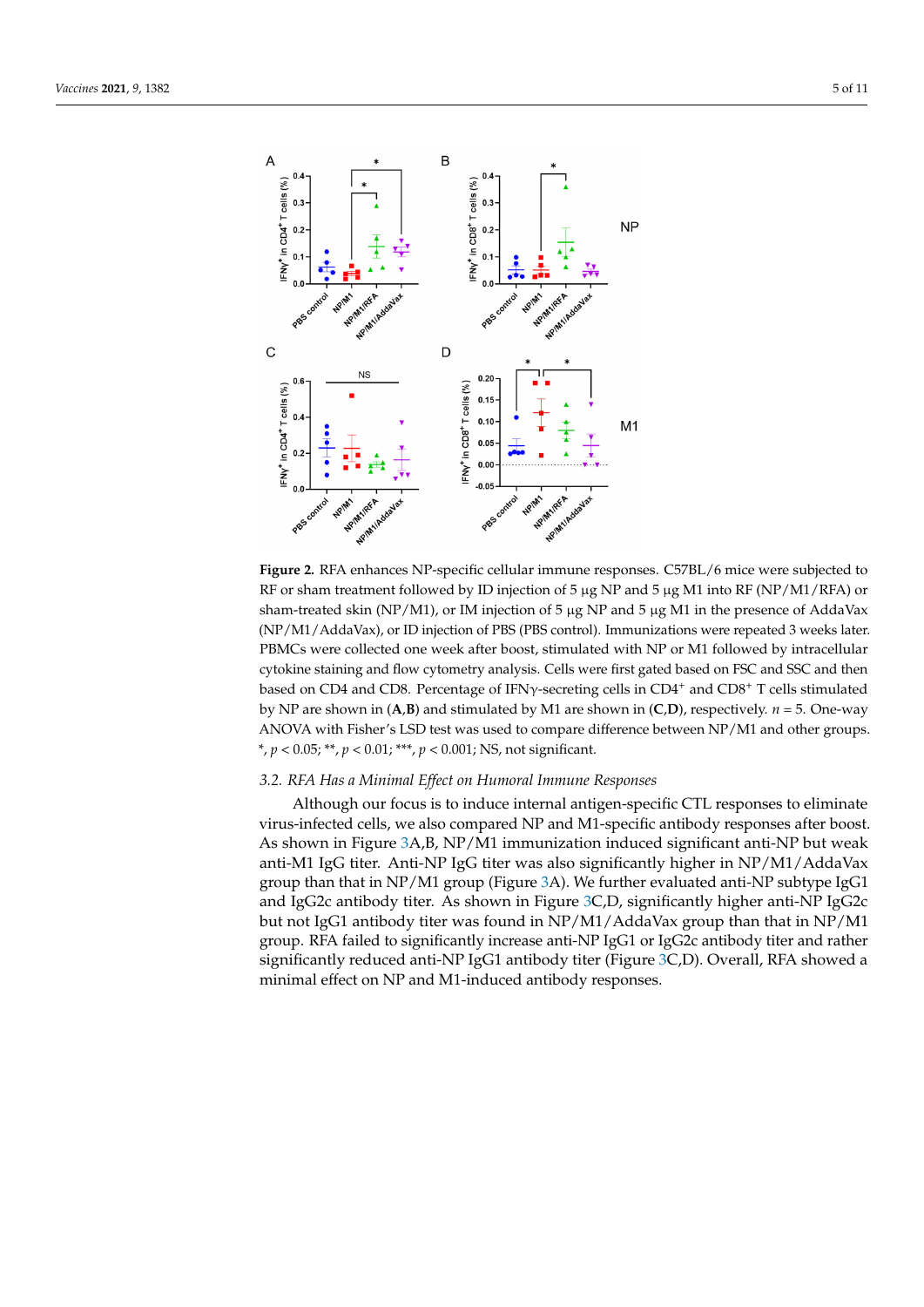<span id="page-6-0"></span>

antibody responses were evaluated 3 weeks after boost. (A) Serum anti-NP IgG titer. (B) Serum anti-M1 IgG titer. (C) Serum anti-NP IgG1 titer. (D) Serum anti-NP IgG2c titer.  $n = 5$ . One-way ANOVA with Fisher's LSD test was used to compare differences between NP/M1 and other groups.  $A_{\text{N}}$  and  $\overline{O}$  test was used to compare differences between  $\overline{O}$  and  $\overline{N}$  and  $\overline{N}$  and  $\overline{N}$  and  $\overline{N}$  and  $\overline{N}$  and  $\overline{N}$  and  $\overline{N}$  and  $\overline{N}$  and  $\overline{N}$  and  $\overline{N}$  and  $\overline{N}$  a \*, *p* < 0.05; \*\*, *p* < 0.01; \*\*\*, *p* < 0.001; NS, not significant. \*, *p* < 0.05; \*\*, *p* < 0.01; \*\*\*, *p* < 0.001; NS, not significant. **Figure 3.** RFA had a minimal effect on NP and M1-induced antibody responses. Anti-NP and anti-M1

## *3.3. RFA Safely Boosts NP/M1 Immunization*

*3.3. RFA Safely Boosts NP/M1 Immunization*  Systemic safety of immunization was also explored. IL-6 and C-reactive protein (CRP) are commonly used as systemic inflammatory mediators and their serum levels are highly associated with systemic reactogenicity of vaccines in humans [21]. Due to the significant baseline serum CRP levels in mice [22], we selectively measured serum IL-6 levels 3 and 18 h after immunization. As shown in Figure 4A, prime NP/M1 immunization significantly increased serum IL-6 levels at 3 h and incorporation of RFA failed to significantly increase serum IL-6 levels. Interestingly, prime NP/M1 immunization in the presence of AddaVax induced significantly higher serum IL-6 levels at 3 h as compared to NP/M1 immunization alone. Serum IL-6 levels reduced at 18 h and showed no significant difference between  $NP/M1$  and other groups (Figure 4A). In boost immunization, serum IL-6 levels showed NP/M1 and other groups (Figure [4A](#page-7-0)). In boost immunization, serum IL-6 levels showed no significant difference between NP/M1 and other groups at 3 h (Figure 4B). ID NP/M1 immunization significantly increased serum IL-6 levels at 18 hours (Figure 4B). Interestingly, incorporation of RFA significantly reduced serum IL-6 levels (Figure 4B). Serum IL-6 levels were similar between  $NP/M1$  and  $NP/M1/A$ dda $Vax$  groups (Figure 4B). Besides systemic IL-6 levels, we also measured rectal temperature 24 h after prime and boost immunization. Rectal temperature was measured with a mouse rectal temperature probe connected to PhysioSuite (Kent Scientific) as in our previous report [\[23\]](#page-11-13). We found there was no significant difference of rectal temperature among groups (Figure 4C,D). Besides systemic safety, ID NP/M1 immunization in the presence of RFA induced minimal local reactions, as observed in our previous studies  $[18]$ . Our data support the safety of RFA to  $\frac{1}{10}$  boost ID NP/M1 immunization. incorporation of RFA significantly reduced serum IL-6 levels (Figure [4B](#page-7-0)). Serum IL-6<br>levels were similar between NP/M1 and NP/M1/AddaVax groups (Figure 4B). Besides<br>systemic IL-6 levels, we also measured rectal temperature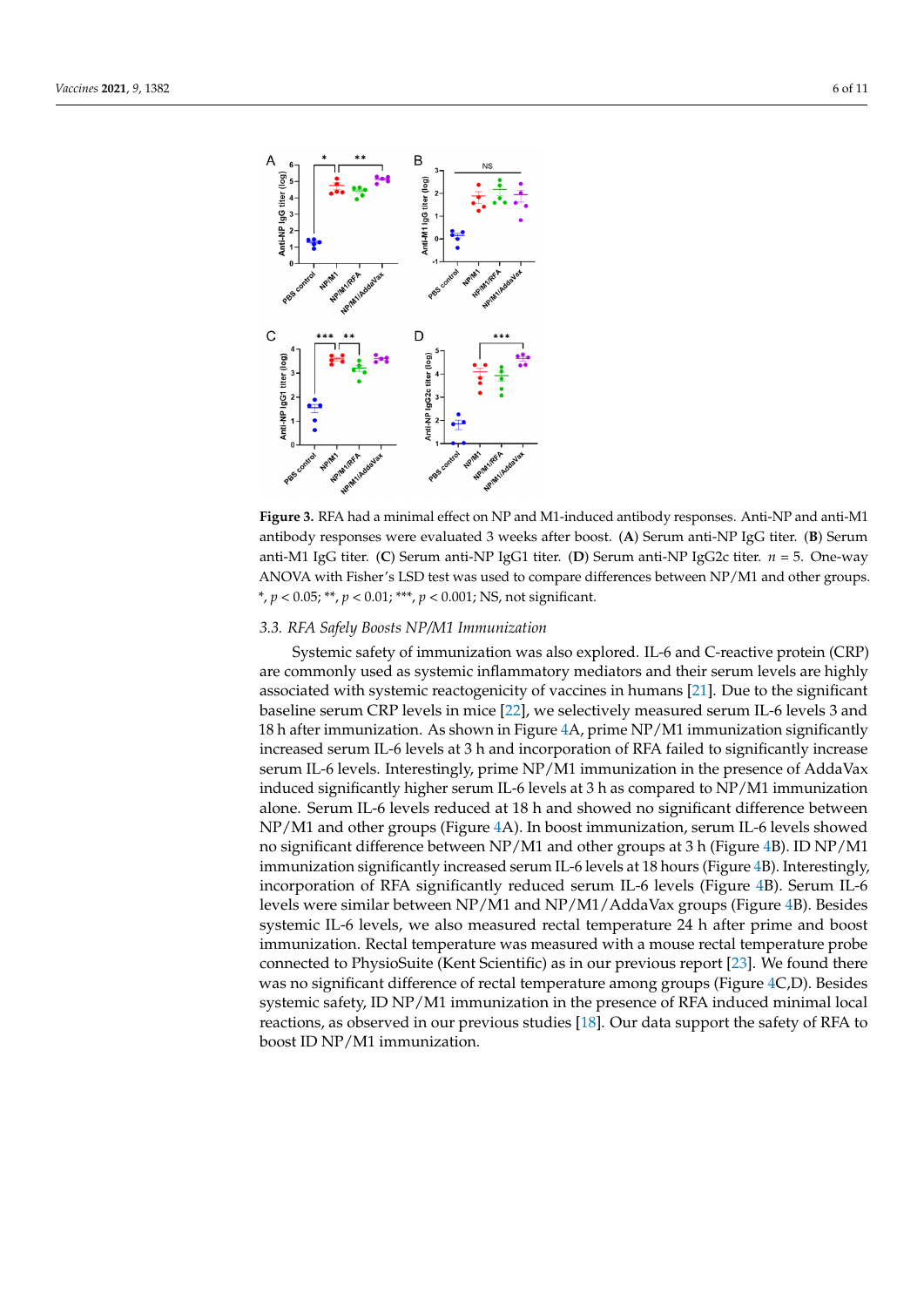<span id="page-7-0"></span>

**Figure 4.** Systemic safety of the different immunizations. (A,B) Serum IL-6 levels were measured 3 and 18 h after prime and boost immunization and are shown in  $(A,B)$ , respectively.  $(C,D)$  Rectal temperature was measured 24 h after prime and boost immunization and shown in (C,D), respectively. Two-way ANOVA with Turkey's multiple comparison test was used to compare differences between NP/M1 and other groups in (A,B). One-way ANOVA with Turkey's multiple comparison test was compare differences among groups in  $(\mathbf{C}, \mathbf{D})$ ,  $n = 5$ ,  $*$ ,  $p \times 0.05$ ; \*\*,  $p \times 0.01$ , \*\*,  $p \times 0.001$ , NS used to compare differences among groups in  $(C,D)$ .  $n = 5$ .  $\ast$ ,  $p < 0.05$ ;  $\ast\ast$ ,  $p < 0.01$ ;  $\ast\ast\ast$ ,  $p < 0.001$ . NS, not significant.

## *3.4. RFA Increases NP/M1-Induced Protection against Body Weight Loss 3.4. RFA Increases NP/M1-Induced Protection against Body Weight Loss*

Mice were then challenged with  $4 \times L$ D50 of PR8 viruses and body weight was monitored daily for 14 days. As shown in Figur[e 5](#page-8-0), mice in all groups had a similar rate monitored daily for 14 days. As shown in Figure 5, mice in all groups had a similar rate of body weight loss in the first 6 days due to the lack of neutralizing antibodies. Mice in PBS control and NP/M1 groups continued to lose weight after day 6 (Fi[gur](#page-8-0)e 5). Mice in PBS control group lost more than 20% body weight on day 9 (humane endpoint). The majority of mice in NP/M1 group lost a maximal of 20% body weight on day 9 and recovered to 95% of their original body weight on day 14. In contrast, mice in NP/M1/RFA and and NP/M1/AddaVax groups lost a maximal 13% body weight one week after challenge NP/M1/AddaVax groups lost a maximal 13% body weight one week after challenge and recovered to 100% and 98% of their original body weight on day 14, respectively. As compared to PBS control, ID NP/M1 immunization in the presence of RFA and IM  $NP/M1$  immunization in the presence of AddaVax but not ID NP/M1 immunization alone significantly reduced body weight loss on day 8 (Table [1\)](#page-8-1). As compared to ID NP/M1 significantly reduced body weight loss on day 8 (Table 1). As compared to ID NP/M1 immunization alone, ID NP/M1 immunization in the presence of RFA and IM NP/M1 immunization alone, ID NP/M1 immunization in the presence of RFA and IM NP/M1 immunization in the presence of AddaVax significantly reduced body weight loss on day 9 9 and 10 (Tabl[e 1](#page-8-1)). and 10 (Table 1).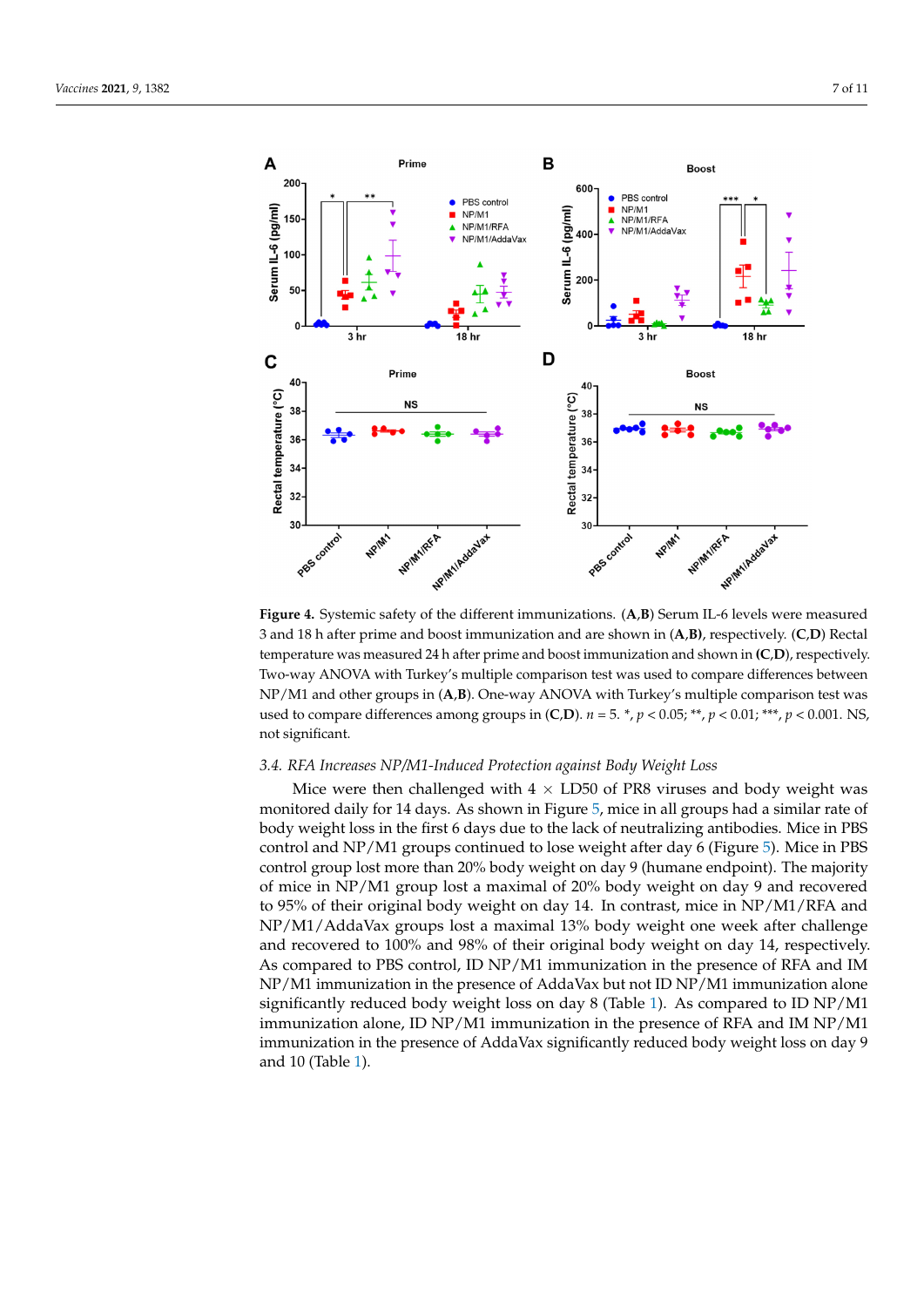<span id="page-8-0"></span>

between groups. NS, not significant).

**Figure 5.** Protection against body weight loss after lethal viral challenges. Mice were intranasally  $\frac{1}{2}$ challenged with  $4 \times$  LD50 of mouse-adapted PR8 viruses 28 days after boost. Body weight loss was monitored daily for 14 days. *n* = 5. monitored daily for 14 days. *n* = 5.

<span id="page-8-1"></span>

| Table 1. Statistical analysis of percent body weight change between groups. |  |
|-----------------------------------------------------------------------------|--|
|-----------------------------------------------------------------------------|--|

|        | NP/M1                        | NP/M1/RFA | NP/M1/AddaVax | Reference Group |
|--------|------------------------------|-----------|---------------|-----------------|
| Day 8  | NS                           | p < 0.05  | p < 0.01      | PBS control     |
| Day 9  | -                            | p < 0.05  | p < 0.05      | NP/M1           |
| Day 10 | $\qquad \qquad \blacksquare$ | p < 0.05  | p < 0.05      | NP/M1           |
|        |                              |           |               |                 |

(Note: Two-way ANOVA with Dunnett's multiple comparison test was used to compare differences between groups. NS, not significant).

## presence of RFA significantly increased the survival of mice (Figure 6). 3.5. RFA Increased NP/M1-Induced Protection against Lethality

Survival of mice after viral challenges was also explored. All mice in PBS control group died or reached humane endpoint of euthanasia within 9 days. Two out of 5 mice in  $NP/M1$  group and 3 out of 5 mice in  $NP/M1/A$ ddaVax group survived the lethal viral challenge, while 4 out of 5 mice in  $NP/M1/RFA$  group survived the challenge (Figure 6). ID NP/M1 immunization alone or IM NP/M1 immunization in the presence of AddaVax failed to significantly increase the survival of mice, while ID  $NP/M1$  immunization in the presence of RFA significantly increased the survival of mice (Figure [6\)](#page-8-2).

<span id="page-8-2"></span>

**Figure 6.** Protection against lethality after lethal viral challenges. Survival of virus-challenged mice was monitored for 14 days. Mice were regarded as dead if their body weight loss was more than 20%. **Figure 6.** Protection against lethality after lethal viral challenges. Survival of virus-challenged mice *n* = 5. Log-rank (Mantel-Cox) test was used to compare differences of survival between PBS control and other groups. \*\*,  $p < 0.01$ . NS: not significant.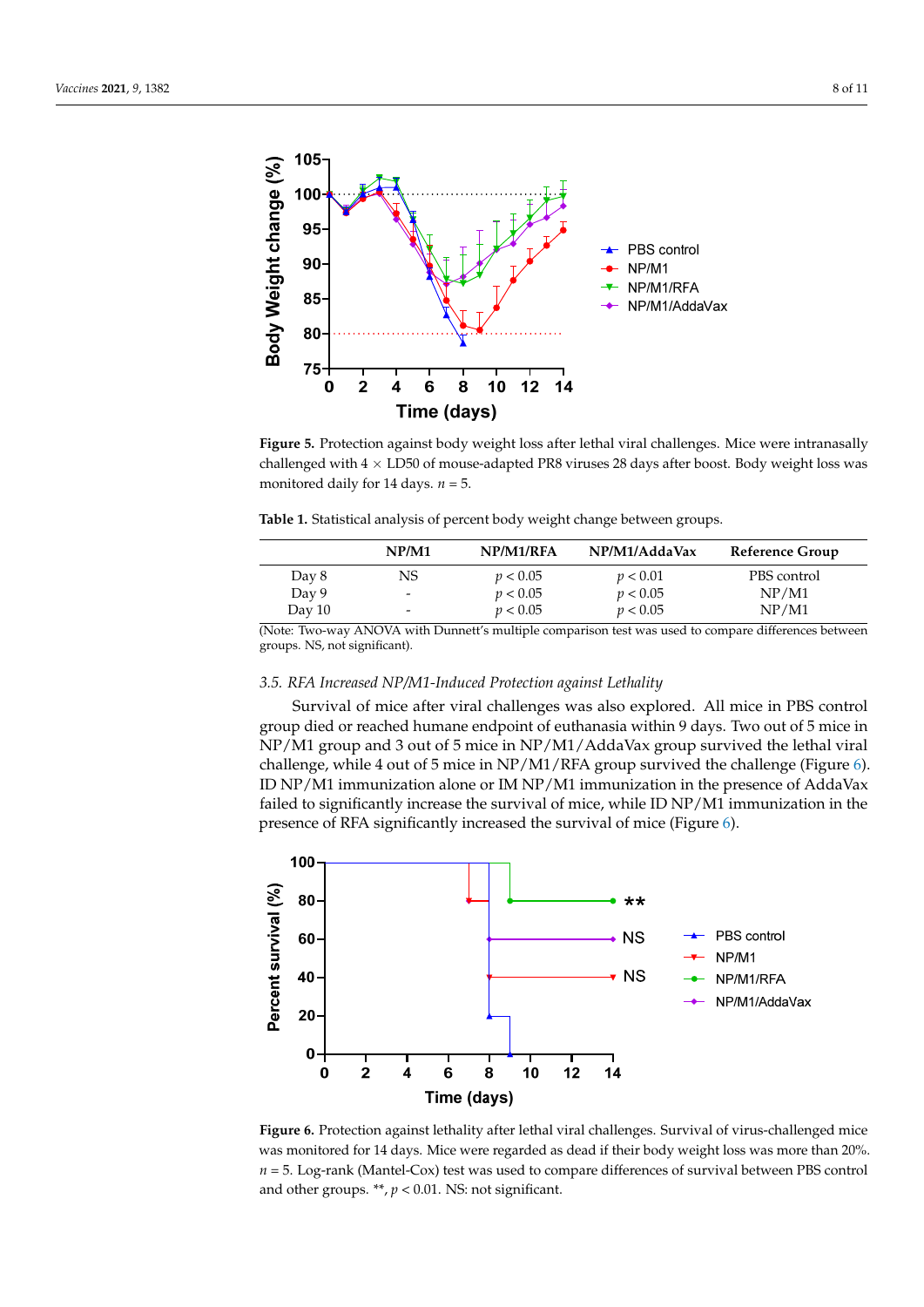## **4. Discussion**

This study indicated RFA was effective to boost recombinant NP/M1 vaccination. RFA was found to significantly increase NP-specific CTL responses and NP/M1-induced protection against homologous viral challenges. External proteins are mainly presented on MHC class II molecules and elicit humoral immune responses. The induction of significant CTL responses against recombinant NP hinted RFA enabled cross-presentation of external antigens. In our previous report, we found RFA also enabled cross-presentation of OVA and rHA to induce potent CTL responses [\[18\]](#page-11-8). Interestingly, RFA failed to induce significant M1-specific CTL responses in this study. The underlying reason remained unknown but may reflect the uniqueness of M1 as compared to the other three antigens (OVA, rHA, and NP). For example, M1 failed to elicit potent antibody responses, while the other antigens could elicit potent antibody responses. M1 alone elicited potent CTL responses, while the other antigens alone failed to elicit potent CTL responses. In our study, we found RFA also significantly enhanced NP-specific  $IFN\gamma^+CD4^+$  T cells. The potential role of NP-specific IFN $\gamma$ <sup>+</sup>CD4<sup>+</sup> T cells in induction of potent IFN $\gamma$ <sup>+</sup>CD8<sup>+</sup> T cells and overall protection remains to be explored.

Our study compared relative immunogenicity and protective efficacy of ID NP/M1 immunization in the presence of RFA to IM NP/M1 immunization in the presence of AddaVax. Due to the high risk of AddaVax adjuvant to induce significant local reactions following ID delivery [\[24\]](#page-11-14), IM route was used for delivery of NP/M1 in the presence of AddaVax adjuvant in our study. We found NP/M1 immunization in the presence of RFA significantly increased NP-specific CTL responses, while NP/M1 immunization in the presence of AddaVax significantly increased NP-specific antibody responses. Interestingly, NP/M1 immunization in the presence of AddaVax also induced significant protection against body weight loss, similar to that induced by NP/M1 immunization in the presence of RFA. The significant protection observed in NP/M1/AddaVax group was likely to be mediated by anti-NP antibody responses. In support, non-neutralizing anti-NP antibodies have been found to also confer protection against viral challenges [\[25\]](#page-11-15). Interestingly, NP/M1 immunization in the presence of RFA significantly increased survival of mice as compared to PBS control, while NP/M1 immunization in the presence of AddaVax failed to do so. We only challenged homologous PR8 virus where the recombinant NP and M1 were originated from. However, due to the high homology of NP and M1 sequences among influenza A viruses, we believe  $NP/M1$  immunization in the presence of RFA may confer similar protections against other influenza A viruses, which will be explored in the near future. The relative contribution of anti-M1 immune responses to overall protection in NP/M1/RFA group will be also characterized to support the dual antigen approach. Furthermore, the duration of NP-specific IFN $\gamma^+$ CD8<sup>+</sup> T cells will be also assessed to explore the ability of NP/M1 immunization in the presence of RFA to elicit durable CTL responses and long-term protection.

RFA was safe to boost vaccination. Serum IL-6 levels were used in our study as a systemic inflammatory mediator due to its close association with systemic adverse reactions of vaccines [\[21\]](#page-11-11). RFA failed to significantly increase NP/M1-induced systemic IL-6 release in prime immunization and rather reduced NP/M1-induced systemic IL-6 release in boost immunization. The reason that RFA reduced NP/M1-induced systemic IL-6 release remained to be explored but may reflect the uniqueness of the physical RFA to boost ID vaccination considering physical RFA briefly treats the skin without causing overt reactions. Our previous studies found RFA only induced transient low-level local inflammation, while ID injection of chemical adjuvants (Alum, MF59, MPL) induced lasting and more significant local inflammation [\[18\]](#page-11-8).

Other strategies have been explored to elicit anti-NP and anti-M1 CTL responses and confer protection against influenza viral infection. These strategies include the development of DNA and viral vector vaccines and through virus-like particle (VLP) platforms [\[1,](#page-10-0)[10](#page-11-1)[,26–](#page-11-16)[28\]](#page-11-17). As compared to these strategies, the development of adjuvants to aid recombinant NP and M1 to elicit CTL responses has the advantage that recombinant NP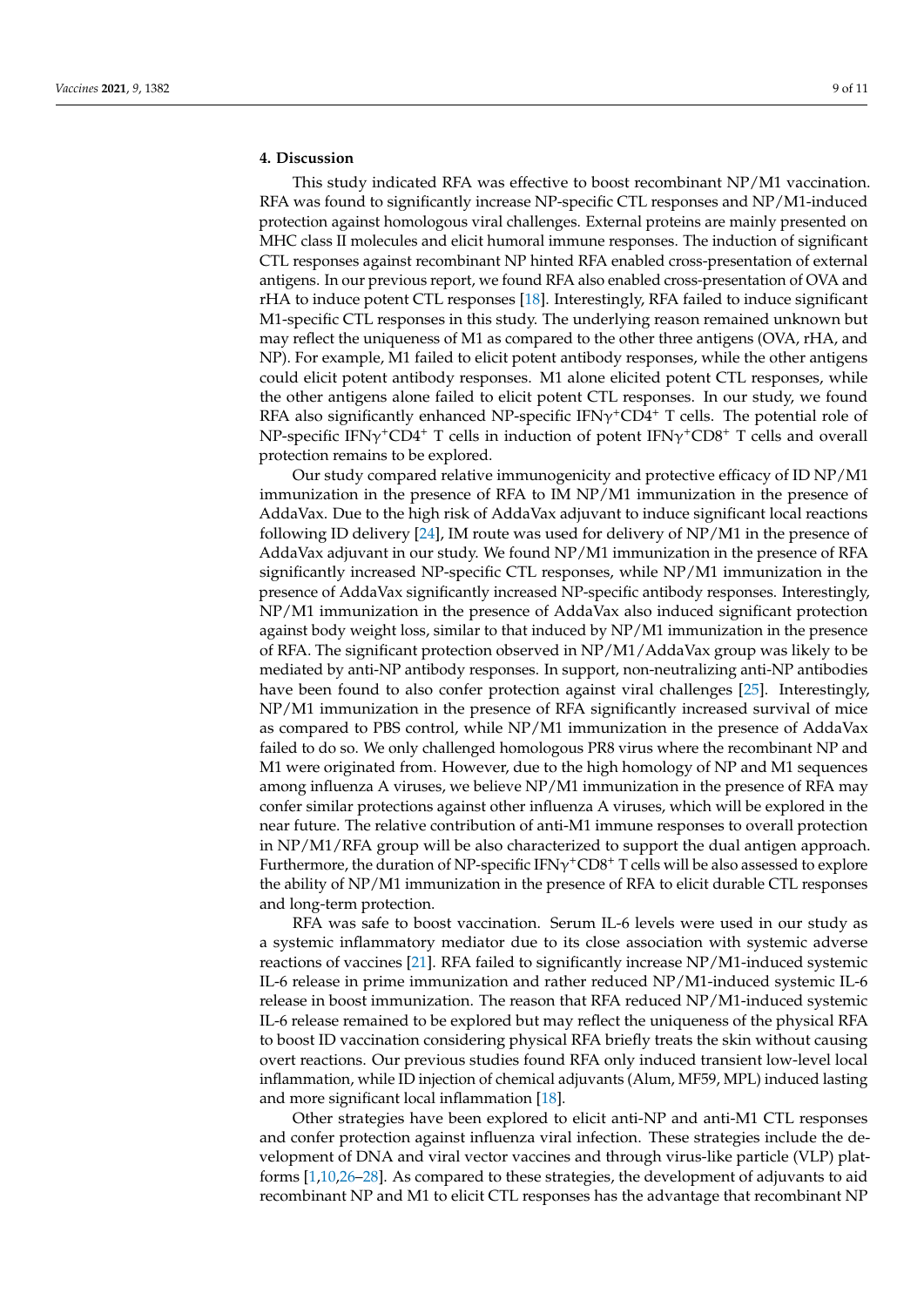and M1 represents traditional vaccine type and currently we are lacking a universal VLP platform to present influenza internal antigens to elicit potent CTL responses. The physical RFA represents a promising adjuvant capable of enhancing NP-specific CTL responses. Our previous study also indicated RFA was at least comparable to CpG and AddaVax to elicit OVA and rHA-specific CTL responses [\[18\]](#page-11-8). Besides its high potency to induce CTL responses, RFA also has below advantages to boost vaccination. First, it does not need to modify vaccine manufacturing considering it is used to elicit tissue stress with potential release of endogenous danger signals to enhance vaccine-induced immune responses. Second, it induces minimal local and systemic adverse reactions. RFA device can also be used repeatedly for cost-effective adjuvantation.

## **5. Conclusions**

Conserved internal antigen-based universal T-cell vaccines are under development to induce cross-reactive CTL responses and confer cross-protection against influenza A viruses. Vaccine adjuvants hold a great promise to induce cross-presentation of influenza internal antigens and elicit potent CTL responses. Yet, the majority of approved adjuvants mainly enhance humoral immune responses. We took advantage of our recently developed physical RFA capable of elicitation of potent CTL responses against protein antigens to develop recombinant NP/M1-based universal T-cell vaccines. Results from the current study support the potency and safety of RFA to aid recombinant NP/M1 to induce potent NP-specific CTL responses and protection against homologous viral challenges in murine models. Our data support further development of the physical RFA and recombinant NP/M1-based universal T-cell vaccine.

**Author Contributions:** X.C. and Y.L. designed experiments; Y.L., Z.L., Y.Z. conducted experiments and acquired data; X.C. and Y.L. analyzed data; X.C. and Y.L. wrote the manuscript. All authors have read and agreed to the published version of the manuscript.

**Funding:** This research was funded by the National Institutes of Health grants AI139473 (to X.C.). Microplate reader and BD FACSVerse used in this work are supported by an Institutional Development Award (IDeA) from the National Institute of General Medical Sciences of the National Institutes of Health grant P20GM103430.

**Institutional Review Board Statement:** Not applicable.

**Informed Consent Statement:** Not applicable.

**Data Availability Statement:** Not applicable.

**Conflicts of Interest:** The authors declare no competing interest.

## **References**

- <span id="page-10-0"></span>1. Wong, S.S.; Webby, R.J. Traditional and new influenza vaccines. *Clin. Microbiol. Rev.* **2013**, *26*, 476–492. [\[CrossRef\]](http://doi.org/10.1128/CMR.00097-12)
- <span id="page-10-1"></span>2. Yamayoshi, S.; Kawaoka, Y. Current and future influenza vaccines. *Nat. Med.* **2019**, *25*, 212–220. [\[CrossRef\]](http://doi.org/10.1038/s41591-018-0340-z)
- <span id="page-10-2"></span>3. Ostrowsky, J.; Arpey, M.; Moore, K.; Osterholm, M.; Friede, M.; Gordon, J.; Higgins, D.; Molto-Lopez, J.; Seals, J.; Bresee, J. Tracking progress in universal influenza vaccine development. *Curr. Opin. Virol.* **2020**, *40*, 28–36. [\[CrossRef\]](http://doi.org/10.1016/j.coviro.2020.02.003)
- <span id="page-10-3"></span>4. Uchida, T. Development of a cytotoxic T-lymphocyte-based, broadly protective influenza vaccine. *Microbiol. Immunol.* **2011**, *55*, 19–27. [\[CrossRef\]](http://doi.org/10.1111/j.1348-0421.2010.00273.x) [\[PubMed\]](http://www.ncbi.nlm.nih.gov/pubmed/21175770)
- <span id="page-10-4"></span>5. Cargnelutti, D.E.; Sanchez, M.V.; Mattion, N.M.; Scodeller, E.A. Development of a universal CTL-based vaccine for influenza. *Bioengineered* **2013**, *4*, 374–378. [\[CrossRef\]](http://doi.org/10.4161/bioe.23573)
- <span id="page-10-5"></span>6. Lee, L.Y.; Ha, D.L.A.; Simmons, C.; de Jong, M.D.; Chau, N.V.V.; Schumacher, R.; Peng, Y.C.; McMichael, A.J.; Farrar, J.J.; Smith, G.L.; et al. Memory T cells established by seasonal human influenza A infection cross-react with avian influenza A (H5N1) in healthy individuals. *J. Clin. Investig.* **2008**, *118*, 3478–3490. [\[CrossRef\]](http://doi.org/10.1172/JCI32460) [\[PubMed\]](http://www.ncbi.nlm.nih.gov/pubmed/18802496)
- <span id="page-10-6"></span>7. Epstein, S.L.; Kong, W.P.; Misplon, J.A.; Lo, C.Y.; Tumpey, T.M.; Xu, L.; Nabel, G.J. Protection against multiple influenza A subtypes by vaccination with highly conserved nucleoprotein. *Vaccine* **2005**, *23*, 5404–5410. [\[CrossRef\]](http://doi.org/10.1016/j.vaccine.2005.04.047) [\[PubMed\]](http://www.ncbi.nlm.nih.gov/pubmed/16011865)
- <span id="page-10-7"></span>8. Roy, S.; Kobinger, G.P.; Lin, J.; Figueredo, J.; Calcedo, R.; Kobasa, D.; Wilson, J.M. Partial protection against H5N1 influenza in mice with a single dose of a chimpanzee adenovirus vector expressing nucleoprotein. *Vaccine* **2007**, *25*, 6845–6851. [\[CrossRef\]](http://doi.org/10.1016/j.vaccine.2007.07.035)